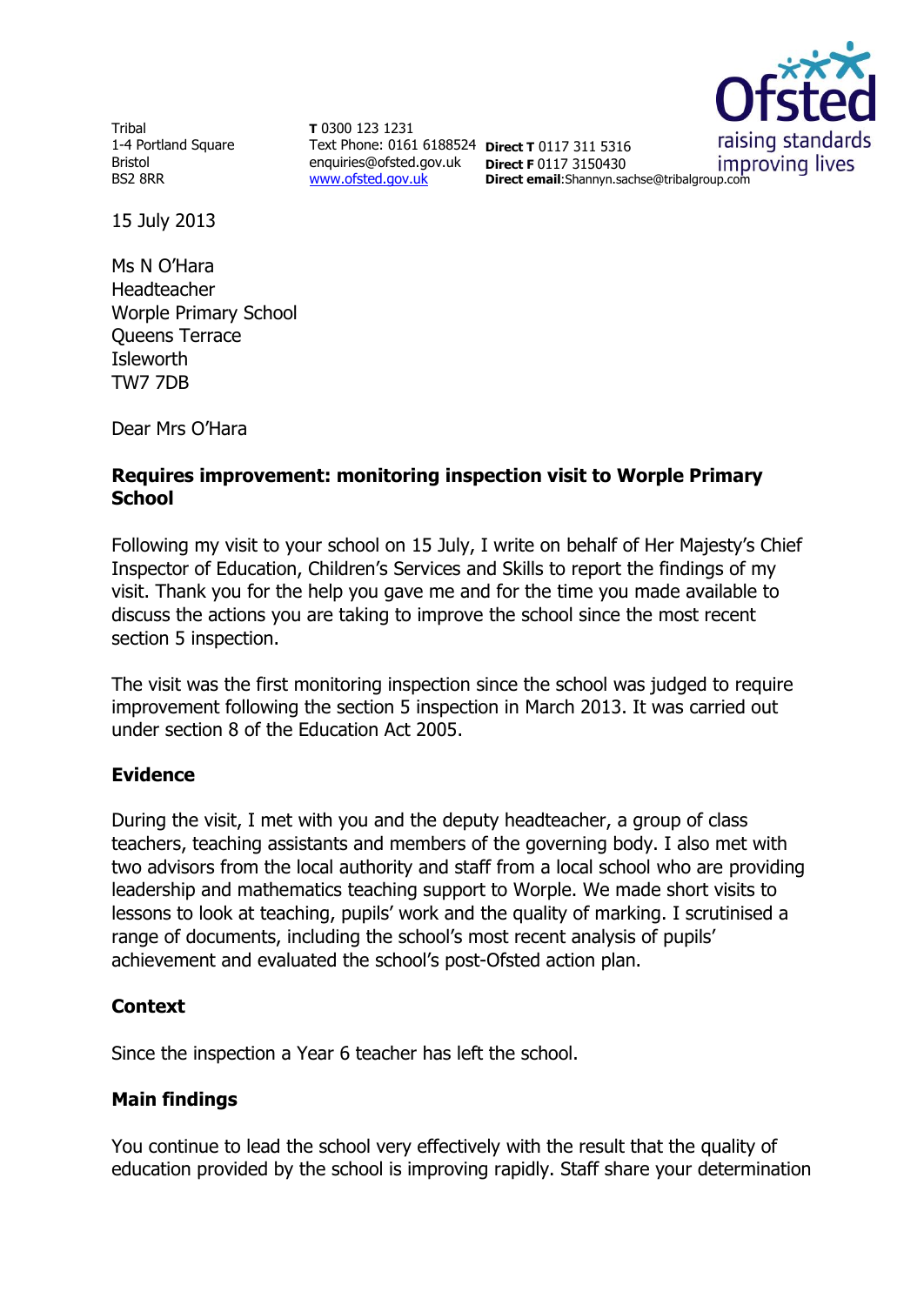

that the school becomes good as quickly as possible. They continue to be inspired by your high expectations of what pupils in the school can achieve. Action planning is highly effective because it is rooted in clear and measurable targets so that you, your staff and governors can check that all initiatives are securing the required improvements.

Strategies to raise attainment, achievement and the quality of teaching are proving to be very effective in accelerating pupils' progress. Recent teacher assessments of pupil's attainment at the end of Key Stage 1 show dramatic improvements in reading, writing and mathematics; these results reflect real gains in pupils' achievement compared to previous years. The school ensures these assessments are accurate by careful moderation of pupils' work, including by external advisers and with other local schools. Children are making better progress in the Early Years Foundation Stage as a result of your clear direction, improved teaching over time and much improved deployment of teaching assistants. Provisional results for this year's National Curriculum tests indicate that attainment has also improved by the end of Year 6 compared to last year, despite it being a less able year group. The proportion of pupils who have made or exceeded the progress expected in English and mathematics has increased significantly.

You and your staff recognise that achievement over time is still not consistently good enough for all groups of pupils because not all have made the progress expected since Key Stage 1. Nevertheless, groups that have previously underachieved are now catching up quickly due to the much improved teaching.

School records of teaching and learning, endorsed through external moderation, indicate that the large majority of teaching is now good and some is outstanding. In particular, the quality of mathematics teaching in Key Stage 1 has improved strongly. This is a credit to the teachers who have responded so positively to the high quality support and guidance they have received from another school. Work in books is often of very good quality, although in a few instances it is not presented well enough. Marking is good and pupils have a very strong understanding of their targets and what they need to do to meet them. Good quality dialogue in books between pupils and teachers is rapidly becoming the norm.

Governors have a good understanding of the school's progress since the last inspection. Each committee carefully monitors the school's progress in addressing each of the areas judged to require improvement. Governors report that they are able to hold the school to account more effectively than before because of the good quality information you provide to them about the school's progress. One governor will shortly attend Ofsted training on good governance. Nevertheless, governors need to further develop their skills and confidence so that they can measure for themselves the school's progress on its journey to becoming a good school against Ofsted's published criteria, and more effectively support and challenge the headteacher and other leaders.